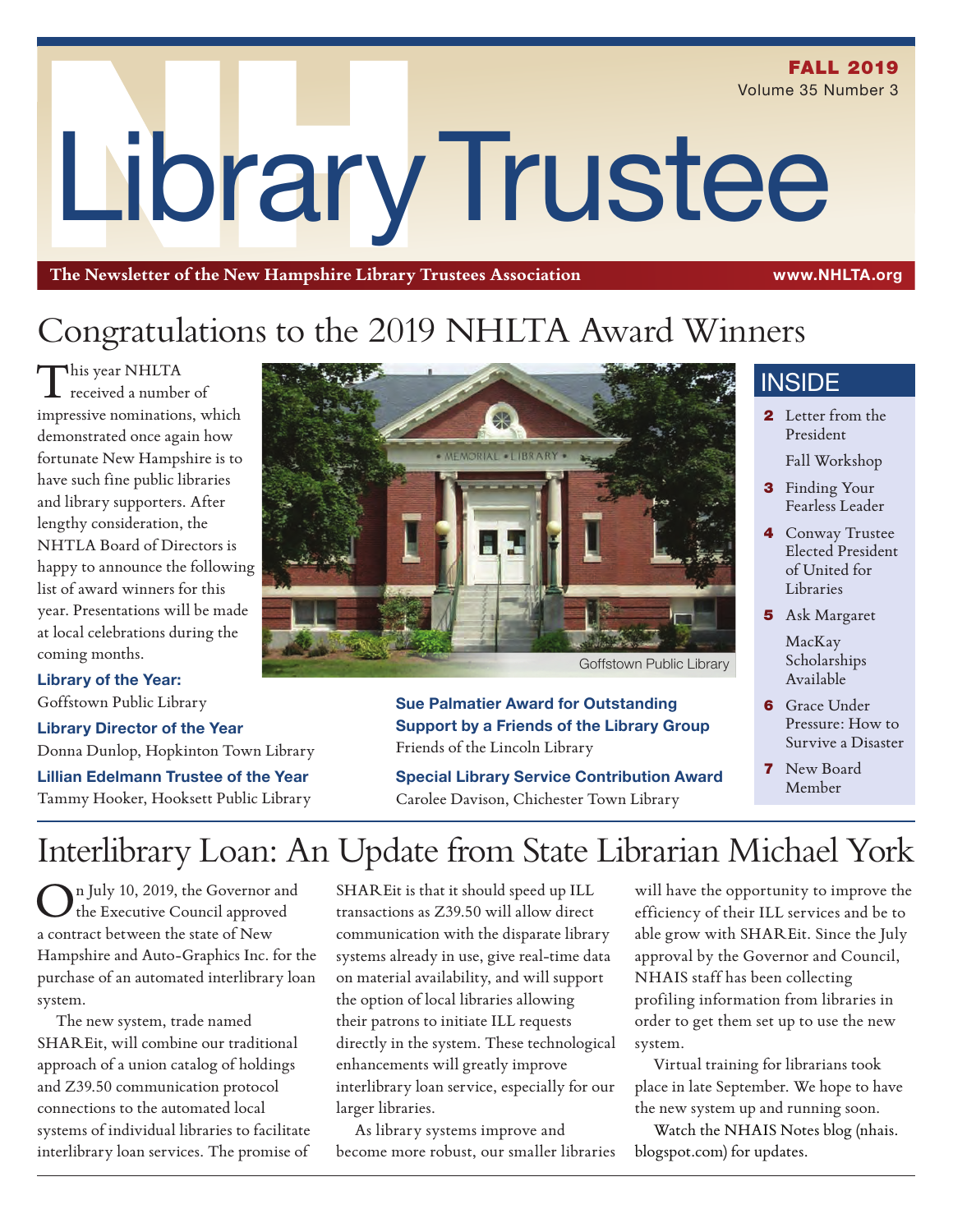# Letter from the President . . .



Susan Gaudiello NHLTA President

## *Hello again!*

In June I agreed to step back in as president of<br>NHLTA. I had served in this office for two NHLTA. I had served in this office for two years, happily turning over the reins to Mary Castelli in 2018. We were all sad to see Mary step down from the board, as her contributions to NHLTA have been significant, and we hope she'll be able to return some time in the future.

Mary's departure, some recent restrictions on other board members' level of participation, and the prospect of several retirements from the board in the next couple years have made us take a harder look at the "human resources" required to make NHLTA function. Like all volunteer organizations, finding willing workers with the right skills and attitude is a challenge in the best of times. Because NHLTA tries to accomplish a lot on a tight budget (sound familiar?), we are especially reliant on our members to pitch in on committees and on the board itself. I am sincerely grateful to those members who have come forward to help us continue our education, networking and information services.

As you might have guessed by now, I'm winding up to make a pitch to you, our members and our customers. Very simply, I ask that you step forward and offer to contribute to our efforts.

According to the Stanford Center on Longevity, research has shown that there are three main

reasons people don't volunteer: lack of free time or inflexible commitment required by the organization; the perception that most volunteer jobs are uninteresting; and no one asked them to.

If you are really too busy to take on another commitment, there's nothing we can do about that, except perhaps get in line so that when another commitment diminishes, NHLTA can become the next recipient of your talents. As to flexibility, there are many ways members can help. If you are thinking volunteering with NHLTA might be boring, be assured it is not. We use contract support for the routine administrative tasks, so that board and committee members can focus on programs and services. And as for that last impediment, consider yourself asked!

Together we can continue the high quality and timely educational programs, regional events and informational offerings you have come to enjoy. We can also respond to the many requests for advice, information and assistance we receive from individual members, requests that have been increasing every year.

Feel free to email me or any NHLTA board member for more information. I look forward to hearing from many of you in the coming months! Best regards,

Julan

Susan Young Gaudiello, President

### Fall Workshop: Best Practices for a Successful Trustee/Director Relationship

### DATE: Tuesday, November 5, 2019 TIME: 1:00 – 3:00 pm PLACE: Epsom Public Library

The first step in achieving a successful trustee/director relationship is for all players to understand their roles and responsibilities as outlined in the NH Library Statutes. Then the trustees and their library director must determine how to carry out those responsibilities as a team. Mutual respect, open communications and agreement on goals and objectives are key to ultimate success. This workshop will explore all these

elements and then apply them through discussion of real-life scenarios.

**Presenter:** Lara Croft Berry, M.Ed., director of the Langdon Public Library in Newington, also served as a trustee and board chair at the Harvey-Mitchell Memorial Library in Epping. Lara is a MLIS Candidate at the San Jose State University. She is a member of the NHLTA Board.

#### **Discussion panelists:**

NHLTA board member Bert Saul has been an alternate trustee at the Holderness Free Library. He received his

MLS from Simmons in 2007 and was the Corporate Library Director at an engineering consulting company for 12 years. Before moving to NH he was on the Executive Board of the Massachusetts Library System.

NHLTA president Susan Young Gaudiello, M.Ed., MBA, was a trustee of the Barrington Public Library for 12 years, serving as secretary and chair. She was also a town selectman for two terms.

There is no fee to attend this workshop, but online registration is required by October 29. at www.NHLTA.org.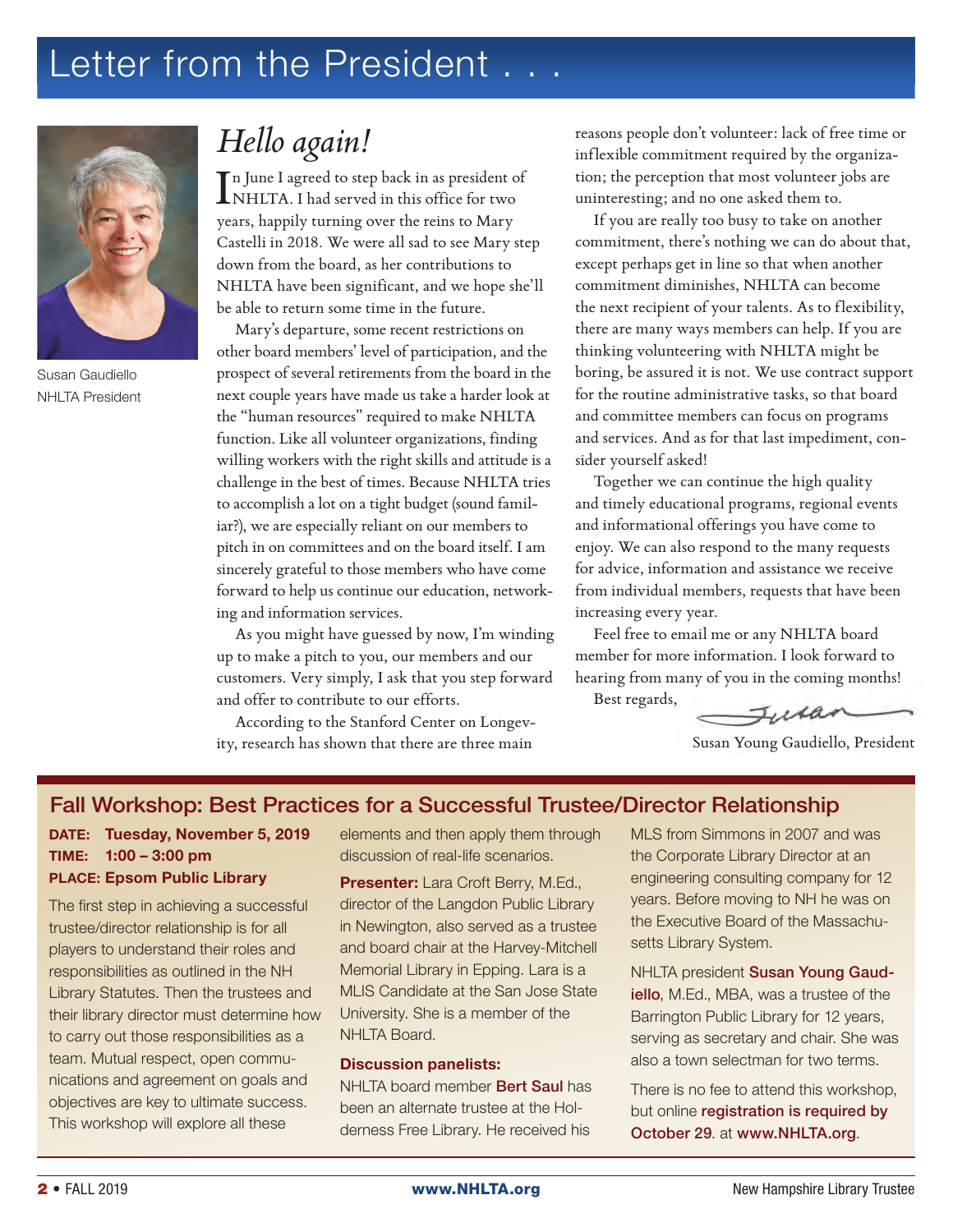# Finding Your Fearless Leader

Eventually, every board will have to tackle the task of hiring a new director. So, whether that event is around the corner or years away, your board of trustees needs to be prepared.

### Steps in the Hiring Process

There are eight basic steps to the hiring process:

- **1.** Update the director's job description (discussed in the Winter 2019 Issue)
- **2.** Appoint a search committee.
- **3.** Determine the required and preferred qualifications for the position.
- **4.** Write and post the job advertisement.
- **5.** Screen applicants and select those for initial interviews.
- **6.** Interview candidates.
- **7.** Select finalists for consideration by the full board.
- **8.** Check references, offer the position and get ready for the new leadership.

**The Search Committee:** This is an opportunity to involve a few key constituents in the process, but keep the committee a manageable size, around 5-7 people. The composition can include: several trustees (not the full board); a member of the Friends group and your foundation if those entities exist; and a patron representing the community. Appoint a chair or co-chairs, clarify their scope of work, and create a timeline. *Because this committee is appointed by the Board of Trustees, it is subject to the open meeting law (Right to Know), whether or not there is a majority of the elected trustees on the committee.* That means that their meetings must be posted at least 24 hours in advance in two locations. Once they convene, they can go into non-public session for their deliberations and all other work, including candidate interviews. (You can indicate this on the posting.)

**Setting the Qualifications:** This may be discussed by the Search Committee, but the Board should make the final call on exactly what you will be looking for. For example, will you require the successful candidate to have an MLS, or is that degree a *want* rather than an absolute *need*? Is public library experience essential? Supervisory, management, budget and financial experience? And what sort of personality will best fit your library's needs?

**The Job Posting:** Don't recreate the wheel! There are plenty of good examples out there used by other NH libraries, some of which are now posted on the NHLTA website. Do list the salary range (helps to weed out those looking for a higher salary than you can afford). Be sure to ask the candidates to submit a letter of application along with their resume and a list of references. These days, most job hunters look online for openings. Again, visit the NHLTA website for tips, but most find the NH State Library Jobline produces the best results. www.nh.gov/nhsl/ services/librarians/ljob/. We recommend you set up a new email address just for the purpose of receiving applications (something like XYZLibraryDirector Search@gmail.com). This will make it easier to share the applications with the Search Committee members and maintain applicant confidentiality.

**Screen Applicants:** How you handle this will depend on how many applications you receive. If there are several dozen to sort through, a team of two on the search committee might do the initial review to weed out obviously unqualified applicants. Be sure to first set up a score sheet so that your review criteria are consistent.

**Interview Candidates:** Make sure the Search Committee reviews the list of questions and topics that must not be discussed during interviews; your town's HR officer will have this information. Create a list of interview questions and assign each member one or more questions to pose, so that you treat all candidates alike and every committee member is participating. Sample interview questions are on the NHTLA website.

*continued on next page*  **Select Finalists:** In most cases, the Search Committee will forward one or two candidates to the Board to interview. Several libraries have reported that having the finalists prepare a 10-15 minute presentation on an assigned topic, followed by Q&A with the Board, was very helpful and sometimes the presentation was the deciding factor in the Board's selection. It is also effective to involve the staff at this point, scheduling an informal meet and greet with the candidates before the final Board interview. Be sure to listen to the

### What interview question topics are illegal?

- Race, Color, or National Origin.
- Religion.
- Sex, Gender Identity, or Sexual Orientation.
- Pregnancy status.
- Disability.
- Age or Genetic Information.
- Citizenship.
- **Marital Status or** Number of Children.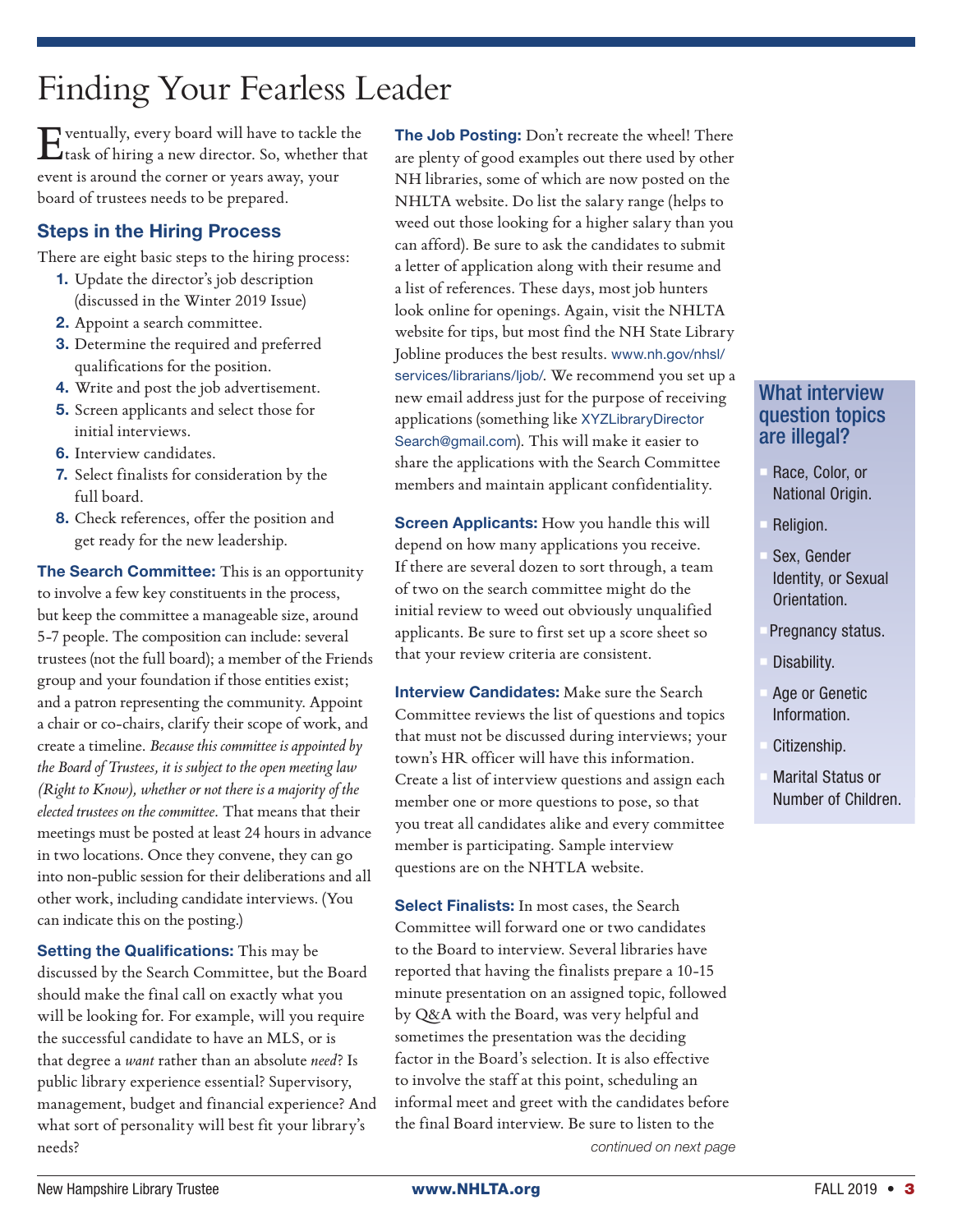## Finding Your Fearless Leader *continued*

staff's reaction to the candidates before you make your final decision.

**Check References, Offer the Position, Make the Appointment:** In addition to any written references the candidate may supply, it is still important to speak with recent and current employers, with the candidate's permission. Generally, this is done at the final step before the job offer. Remember when you offer the position that, per RSA 202-A:15, "The librarian shall be appointed by the board of library trustees for a term of office agreed to at the time of employment.…" This is NOT optional! You should reflect the agreed upon term in the hiring letter, along with other conditions of employment, such as work hours, initial salary and benefits.

**Job done?** Not quite. Be sure to plan the "onboarding" of your new director. A welcoming event such as an open house is a nice idea. If the director is new to your town, a trustee should introduce him or her to the town administrator, the Select Board and other key leaders in the community. Plan out the director's first 3-6 months, including regular meetings with the trustee board president and treasurer between monthly board meetings. Be clear on your expectations of the director and plan to conduct quarterly evaluations during the first year so that adjustments can be made early on.

**One final note:** When starting this process, reach out to your trustee colleagues around the state directly or through NHLTA. You'll find a wealth of additional tips and information that will make this important task much easier. Good luck!

# Conway Library Trustee Elected President of United for Libraries

**Nonway Public Library trustee David Paige** has been elected as president of United for Libraries for 2020-2021. He will serve as presidentelect during 2019-2020 under United for Libraries president Peter Pearson.

"I look forward to the opportunity to serve as the face of United for Libraries and as a voice for library civic leaders in the broader association at a time of change," said Paige. "Trustees, Friends, and foundations are not bit players in the library advocacy work that is foremost among ALA's strategic action areas — we are where the rubber meets the road. As library policy makers, we are also critical stakeholders in the association's efforts to promote and defend principles of inclusion, equal access and intellectual freedom. These are challenges our civic leaders face head-on alongside library staff, but typically without sufficient professional training. Our libraries will be stronger for a national association that understands the central importance of the service of library civic leaders and meets our unique needs. For these reasons, I will work to ensure United keeps its seat at the table and has a strong voice within ALA."

David's family has supported the Conway

library since its founding; his grandfather served on the Board of Trustees as chair. Continuing the family tradition of making sure the library would serve future generations, David has been on the Conway Public Library Board of Trustees since 2014 (as chair from 2016-2018 and treasurer since 2018) and is raising his two children to be avid library lovers and users. A professional editor for 16 years, he is currently the editorial director at Libraries Unlimited where he leads a team of editors who produce textbooks and professional books for practicing librarians of all types.

United for Libraries: The Association of Library Trustees, Advocates, Friends and Foundations, is a division of the American Library Association with approximately 4,000 personal and group members representing hundreds of thousands of library supporters. United for Libraries supports those who govern, promote, advocate, and fundraise for libraries, and brings together library trustees, advocates, friends, and foundations into a partnership that creates a powerful force for libraries in the 21st century. For more information, including the benefits of being a member, visit www.ala.org/united.



David Paige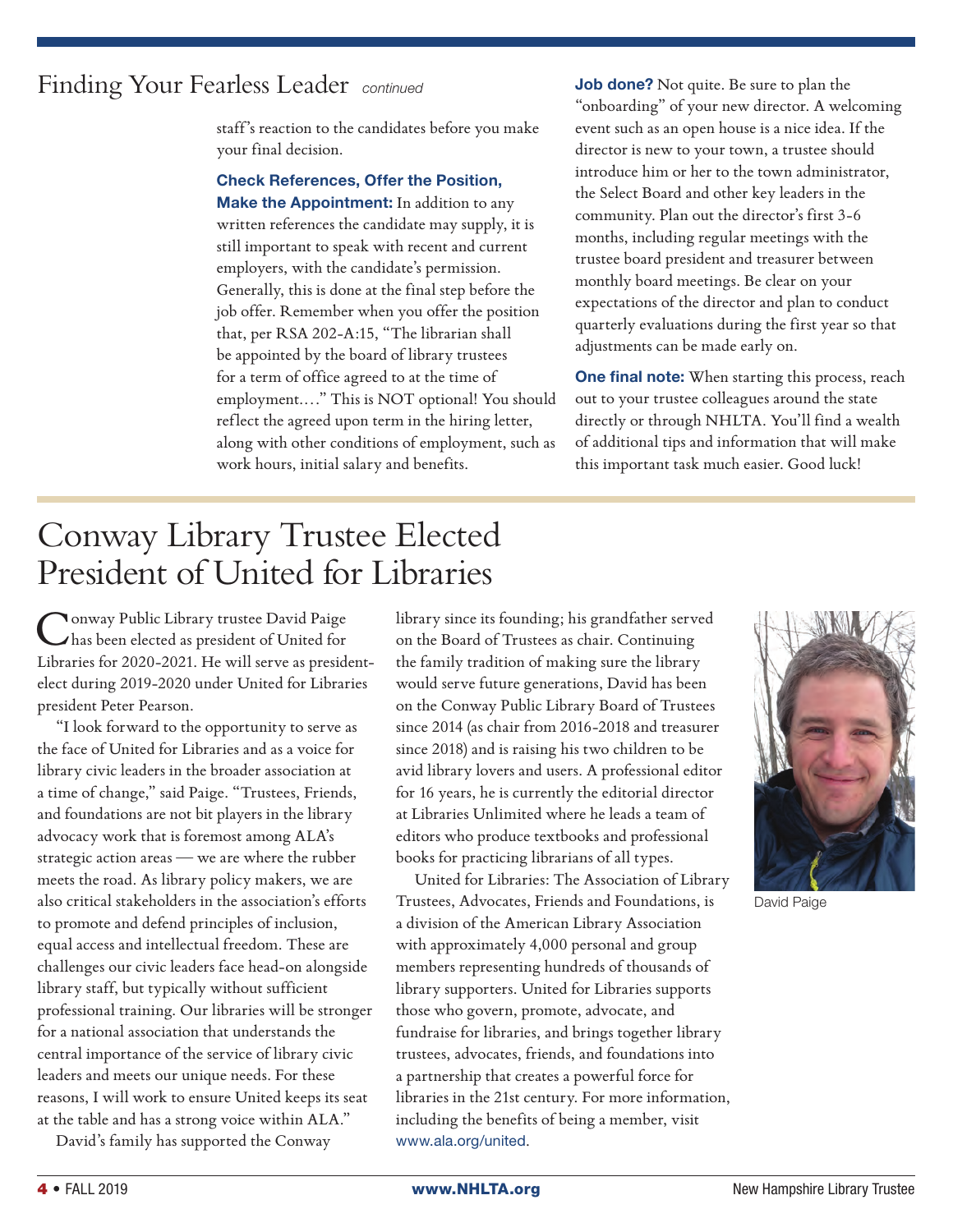# ASK MARGARET

## What is the NHMA and what services does it provide?

egardless of the size and form of government, municipalities rely heavily on volunteers or other elected officials who divide their time between their careers and families with their service to their municipalities. To assist these volunteers — and all municipal officials and employees — in their important duties at the local level, the New Hampshire Municipal Association, founded in 1941, strengthens municipal government through information, advocacy, legal services, training, and other services to local officials, enabling them to serve their municipalities and residents more effectively.

NHMA's advocacy is guided by policy positions. Because we are a member-driven organization, the legislative policy positions are set by NHMA members, not staff, through a legislative policy process that takes place every two years. To address the many legislative issues of concern to municipalities, NHMA has also adopted legislative principles that guide staff in setting priorities during any legislative biennium — a set of standing "core" principles. NHMA's core legislative principles include supporting issues that provide greater authority to govern more effectively, efficiently, and flexibly at the local level, including local option legislation; advocating for maintaining existing local authority; supporting efforts that maintain existing revenue streams to municipalities; and being watchful of proposals to downshift or reduce local aid in order to meet other funding commitments.

Through NHMA's Legal Services, members can request general legal advice and benefit from educational workshops and materials on issues affecting the operations of municipal government. The Legal Services team comprises two attorneys whose primary job is to provide general legal assistance to elected and appointed officials from member towns, cities, and village districts. In addition to answering thousands of legal questions each year, the attorneys prepare articles and handbooks and provide training through educational programs across the state on a variety of municipal issues. These attorneys work hard to educate municipal officials and employees on everything

from compliance with New Hampshire's open government law (The Right-to-Know Law), to serving on a local land use board, running town meeting, and putting together the municipal budget.

Although 49 out of 50 states have a municipal league or association like New Hampshire's, many of the organizations focus primarily or entirely on advocacy and lobbying. We are proud that our 10-person organization serves nearly every municipality as both a voice at the legislature and as a resource for advancing more effective municipal government in our state.

None of the above could happen without NHMA staff, who are all talented, knowledgeable, and dedicated to NHMA and its members. All of us at NHMA believe strongly in local government and believe in local officials. We recognize it is not an easy job and that many of them are on the front lines on many difficult issues. NHMA is here to support them. Everything we do is for them, our members, whether it is legislative advocacy, *Town & City* magazine, providing legal advice, or presenting workshops. We count on the support of our members so we can continue to support our members!



By Margaret L. Byrnes, Attorney at Law, Executive Director, NH Municipal Association NHMA

Elected library trustees in NHMAmember towns have access to NHMA legal advice and educational programs.

## McKay Scholarships are Available

Cholarships are available to trustees and library staff from NHLTA's Mildred P. McKay Library Scholarship Fund. Scholarships are awarded for graduate courses (e.g., MLS and MLIS courses, etc.), certificate courses, library conferences (including NHLTA's Annual Conference) and library workshops. Applications for Fall 2019 semester graduate courses must be received by October 15, 2019. Applications for Spring 2020 semester graduate courses must be received by February 15, 2020. Applications for certificate courses, conferences and workshops may be submitted any time before the event.

Criteria for scholarship eligibility and a scholarship application can be found on NHLTA's website, www.NHLTA.org. Past McKay scholarship recipients may apply again .

Mildred P. McKay was New Hampshire State Librarian, 1942-1964. NHLTA established the Mildred P. McKay Library Scholarship Fund in 1965 with the New Hampshire Charitable Foundation.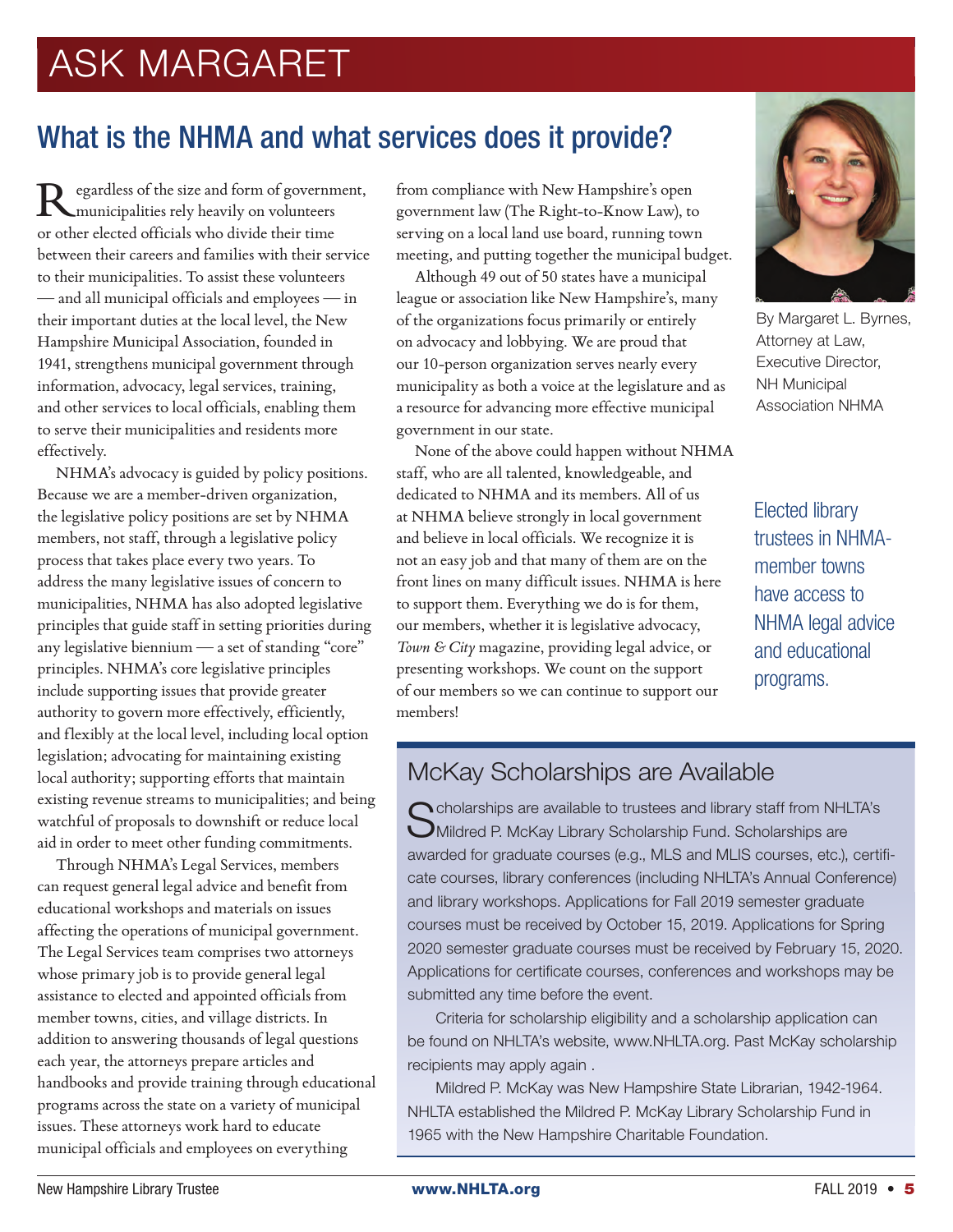# Grace Under Pressure: How to Survive a Disaster

By Elaine Loft, Chair, Hopkinton Board of **Trustees** 



The devastation from the fire.

J ust before closing on Friday, August 3, 2018, the Hopkinton Town Library was struck by lightning. It was fortunate staff was still on-site, because the slowly smoldering fire would have gone undetected, as the fire alarm had been

> disabled by the lightning. The 911 call brought the Hopkinton Fire Department roaring down the street from their station only two blocks away. Despite immediate detection and the quick arrival of the firefighters, the smoke and water damage to the library was overwhelming. Neither the library staff nor the library trustees had expertise in disaster management of this magnitude, but we learned by doing, and worked together to get the building repaired and reopened. In the end it was a ten-month process — something none of us could have predicted when we surveyed

the damage from the sodden carpet on the day after the fire. Here are a few takeaways from the perspective of a trustee.

### **Your Town Administrator is Your Co-Partner:**

Our Town Administrator arrived on the scene during the midst of the fire, to offer both moral support and advice. The Library Director and the trustees oversee the running of the library, but the town owns the building, and the town holds the insurance. Our Town Administrator, Neal Cass, was invaluable in many ways. Not only did he start the process with our insurance provider (Primex), he also immediately offered to relocate the library

The same area, with new bookshelves in place.



staff to temporary quarters in the adjacent town community center.

**Get the Word Out:** The trustees met the day after the fire, and immediately voted to meet weekly with the Library Director, who took the lead on the restoration project. We decided the library website would be the primary source of news updates. Our Library Director posted photos and updates to her blog, sometimes several times a week when the rebuilding process got going in earnest. Additionally, the Friends of the Hopkinton Town Library and a local reporter for the *Concord Monitor* were consistent sources of information for the community. The library Facebook page was also kept up to date. Because the library staff was set up in new quarters only days after the fire, they were able to continue to answer email inquiries and post updated information.

**Formulate a Plan:** We learned shortly after the fire that insurance would cover the full replacement value of the library building and its contents. Our next step was to move forward on finding a contractor for the repair work. After interviewing three companies, the trustees and the Library Director chose Bergeron Construction from Keene. We also opted to engage the services of SMP Architects of Concord, who had designed the library 20 years earlier. The lead architect on the project lives in Hopkinton, and was particularly invested in seeing his local library restored to full function. Additionally, one of our trustees has over 30 years of experience as a project manager at one of the largest construction companies in New England. He has been a major source of information to the Board of Trustees for many years, and he was invaluable during the rebuilding process.

**Keep Programs in Place:** Fortuitously, the Community Room wing of the library sustained only minor smoke damage, and was able to be put back into use within short order. Not only were the trustees able to use this room for meetings, limited programming was able to continue on-site. Our creative children's librarian devised ways to bring the library out into the community. "Story Stops" were set up in four or five locations around town for people to read with their children. There was a book in a plastic bag located at each stop, with information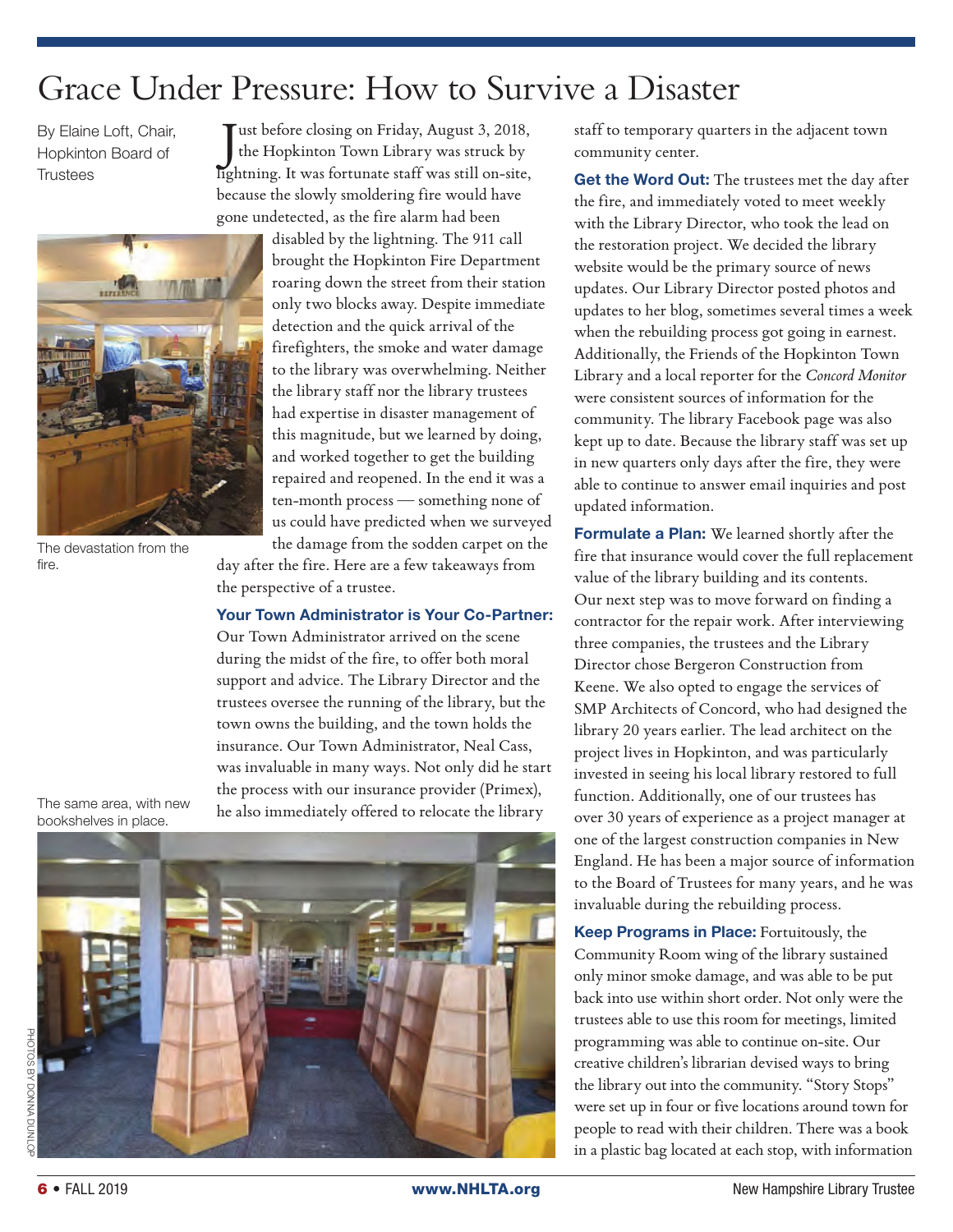about the stops and a card to check off after you read each book. Families who read all of the books could bring the card to the library and choose a book prize to take home (this was her way of gauging how many were participating). She also went to the Farmers' Market one Saturday a month to do a project with the kids. The 1000 Books Before Kindergarten was continued, as were Story Times and Lap Times.

#### **Accept Help from Others:**

Simultaneous to all this work, we were the beneficiaries of the kindness and support of both the Hopkinton community and surrounding towns. Six surrounding towns (Bow, Concord, Dunbarton, Henniker, Hillsboro, Warner, Weare and Webster as well as New England College) offered to honor Hopkinton Town Library cards and usage privileges. Although a substantial number of books were returned to the temporary library quarters (about 3,000 were checked out at the time of the fire), and all electronic services were still available, patrons who wanted to avail themselves of a bricks and mortar library were elated to have other options. We also began to receive unsolicited checks

in the mail despite the fact we made it clear the insurance policy was going to cover all rebuilding costs. To handle the stream of donations, we asked for help from the Hopkinton Library Foundation. As a 501c (3) they are qualified to receive monies on behalf of the library. They set up a separate fund so the donations could be specifically tracked and letters of receipt for tax purposes sent. In the end, we received over \$124,000 in donations, which leads to my last takeaway.

#### **Every Cloud Has A Silver Lining:**

To be sure, the fire at our library was devastating to the staff and the community. However, the fire brought all of us closer together. The heartfelt gifts we received were used to make improvements to the library, improvements we could not have otherwise afforded. We were able to make the library more energy efficient; we improved our lighting; we updated our technology; we created new study and meeting space; we replaced our worn furnishings. In the end, we have a muchimproved facility; one that we hope will serve the Town of Hopkinton for many years to come.

## New NHLTA Board Member Anne Chant

Anne Chant is the vice chair of the Cook Memorial Library Board of Trustees, in Tamworth. She has also served as the chair of the board and the secretary over her eight years as a trustee. She is incredibly proud of the Cook Library, and holds Library Director Mary Cronin and her staff in the highest esteem. The Cook Library serves the small town of Tamworth beautifully, offering services for all age groups, from a "Baby Lap-sit" time to an outreach program for elderly town residents. The library recently completed its strategic plan, a working document detailing its needs and visions.

Anne lives in Chocorua with her family. She has three

grown children: a second-grade teacher in Brookline, MA, a nurse in San Francisco, CA, and a senior at UNH. Her husband is an attorney in North Conway. Anne recently retired from teaching middle school math. Although she already misses her students, she is enjoying having more time to do things that she enjoys, such as kayaking, biking, knitting and reading. One of her retirement goals is to learn more about things that she is involved in. It will be her privilege to serve on the NHLTA board.



**The Newsletter of the New Hampshire Library Trustees Association**

> EDITOR **Katrinka Pellecchia**

DESIGN & PAGE LAYOUT **Jill Shaffer Hammond**

**CONTRIBUTORS** Mark Branoff, Susan Gaudiello, Elaine Loft, Michael York

PROOFREADING Ann Somers, Loring Webster

Email submissions and inquiries to the Editor k.pellecchia@nhlta.org

The NH Library Trustee is published four times yearly by the New Hampshire Library Trustees Association (NHLTA), 25 Triangle Park Drive, Concord NH 03301.

This publication serves as a means of providing information and news to library trustees in New Hampshire.

 Subscriptions are included as part of the annual membership dues for the New Hampshire Library Trustees Association. The content published is for informational purposes only and is not and should not be considered a substitute for legal advice.

> © 2019 New Hampshire Library Trustees Association

All rights reserved. No portion of this newsletter may be reproduced or republished without permission from the editor.

POSTMASTER: Address Correction Requested